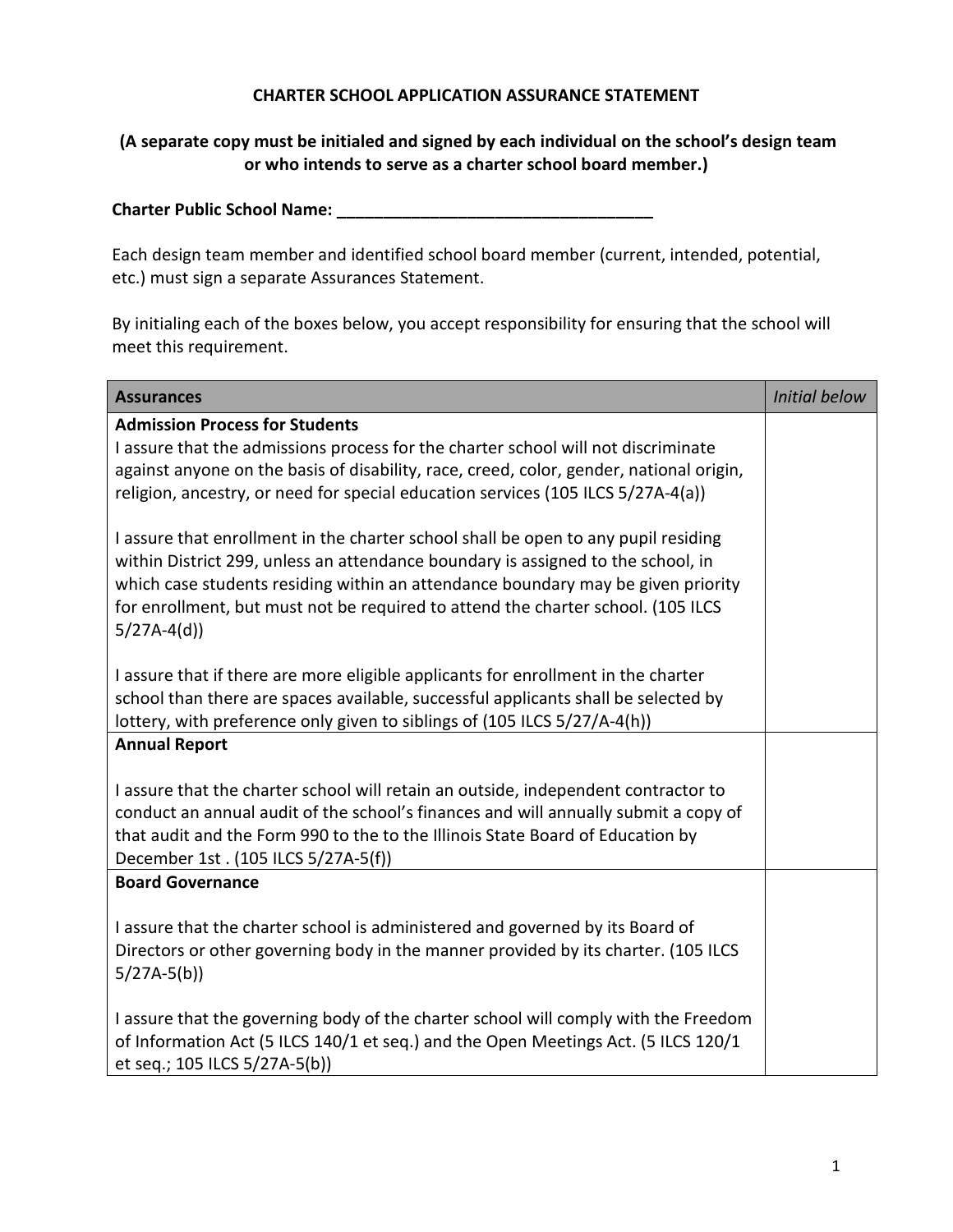| <b>Assurances</b>                                                                                                                                                                                                                                                                                                                                                                                                                                                                                                                                                                                                                                                                                                                                                                                                                   | <b>Initial below</b> |
|-------------------------------------------------------------------------------------------------------------------------------------------------------------------------------------------------------------------------------------------------------------------------------------------------------------------------------------------------------------------------------------------------------------------------------------------------------------------------------------------------------------------------------------------------------------------------------------------------------------------------------------------------------------------------------------------------------------------------------------------------------------------------------------------------------------------------------------|----------------------|
| <b>Ethics</b>                                                                                                                                                                                                                                                                                                                                                                                                                                                                                                                                                                                                                                                                                                                                                                                                                       |                      |
| I personally state that I am not a current employee of the Chicago Board of<br>Education who is involved in evaluating charter applications or approving charter<br>applications in any way. (Section XI of the Chicago Public Schools Code of Ethics).<br>I personally state that if I am a member of the school's Design Team and am also a<br>current employee of the Chicago Board of Education, (1) I have not used Board time<br>or resources to complete any activities related to planning or development for the<br>school and (2) if I am being paid to complete activities related to planning or<br>development for the school, I have submitted Secondary Employment Approval<br>Form for activities related to planning or development for the school (Section XIII of<br>the Chicago Public Schools Code of Ethics). |                      |
| I personally state that if I am proposed as a member of the charter school's Board of<br>Directors that I am not an employee (Section XI of the Chicago Public Schools Code<br>of Ethics).                                                                                                                                                                                                                                                                                                                                                                                                                                                                                                                                                                                                                                          |                      |
| <b>Criminal Background Checks</b>                                                                                                                                                                                                                                                                                                                                                                                                                                                                                                                                                                                                                                                                                                                                                                                                   |                      |
| I assure that the school will comply with Sections 10-21.9 and 34-18.5 of the Illinois<br>School Code regarding criminal history records checks and checks of the Statewide<br>Sex Offender Database and Statewide Child Murderer and Violent Offender Against<br>Youth Database of applicants for employment (105 ILCS 5/27A-5(g)(1))                                                                                                                                                                                                                                                                                                                                                                                                                                                                                              |                      |
| <b>Student Records</b>                                                                                                                                                                                                                                                                                                                                                                                                                                                                                                                                                                                                                                                                                                                                                                                                              |                      |
| I assure that the charter school will adopt policies in compliance with data privacy<br>requirements under the Family Educational Rights and Privacy Act (FERPA) (20<br>U.S.C. § 1232g; 34 CFR Part 99), \, and the Illinois School Student Records Act<br>(ISSRA) (105 ILCS 10)                                                                                                                                                                                                                                                                                                                                                                                                                                                                                                                                                    |                      |
| <b>Discipline Policy</b>                                                                                                                                                                                                                                                                                                                                                                                                                                                                                                                                                                                                                                                                                                                                                                                                            |                      |
| I assure that the school Board's discipline rules will provide due process for students<br>and maintain procedural safeguards for students with disabilities/impairments. (20<br>USC 1415; 34 CFR 300.530 et seq., 105 ILCS 5/34-84a, )                                                                                                                                                                                                                                                                                                                                                                                                                                                                                                                                                                                             |                      |
| Filing with the State as a Non-Profit Corporation                                                                                                                                                                                                                                                                                                                                                                                                                                                                                                                                                                                                                                                                                                                                                                                   |                      |
| I assure that the charter school shall be organized and operated as a nonprofit<br>corporation or other discrete, legal, nonprofit entity authorized under the laws of<br>the State of Illinois. $(105$ ILCS $5/27A-5(a)$ )                                                                                                                                                                                                                                                                                                                                                                                                                                                                                                                                                                                                         |                      |
| <b>Hiring and Employment Practices</b>                                                                                                                                                                                                                                                                                                                                                                                                                                                                                                                                                                                                                                                                                                                                                                                              |                      |
| I assure that the school will operate in compliance with all provisions for<br>employment in Illinois Charter Schools Law, including staffing 50% of instructional<br>positions with teachers certified under Article 21 of the Illinois School Code (105<br>ILCS 5/27A-10(c)).                                                                                                                                                                                                                                                                                                                                                                                                                                                                                                                                                     |                      |